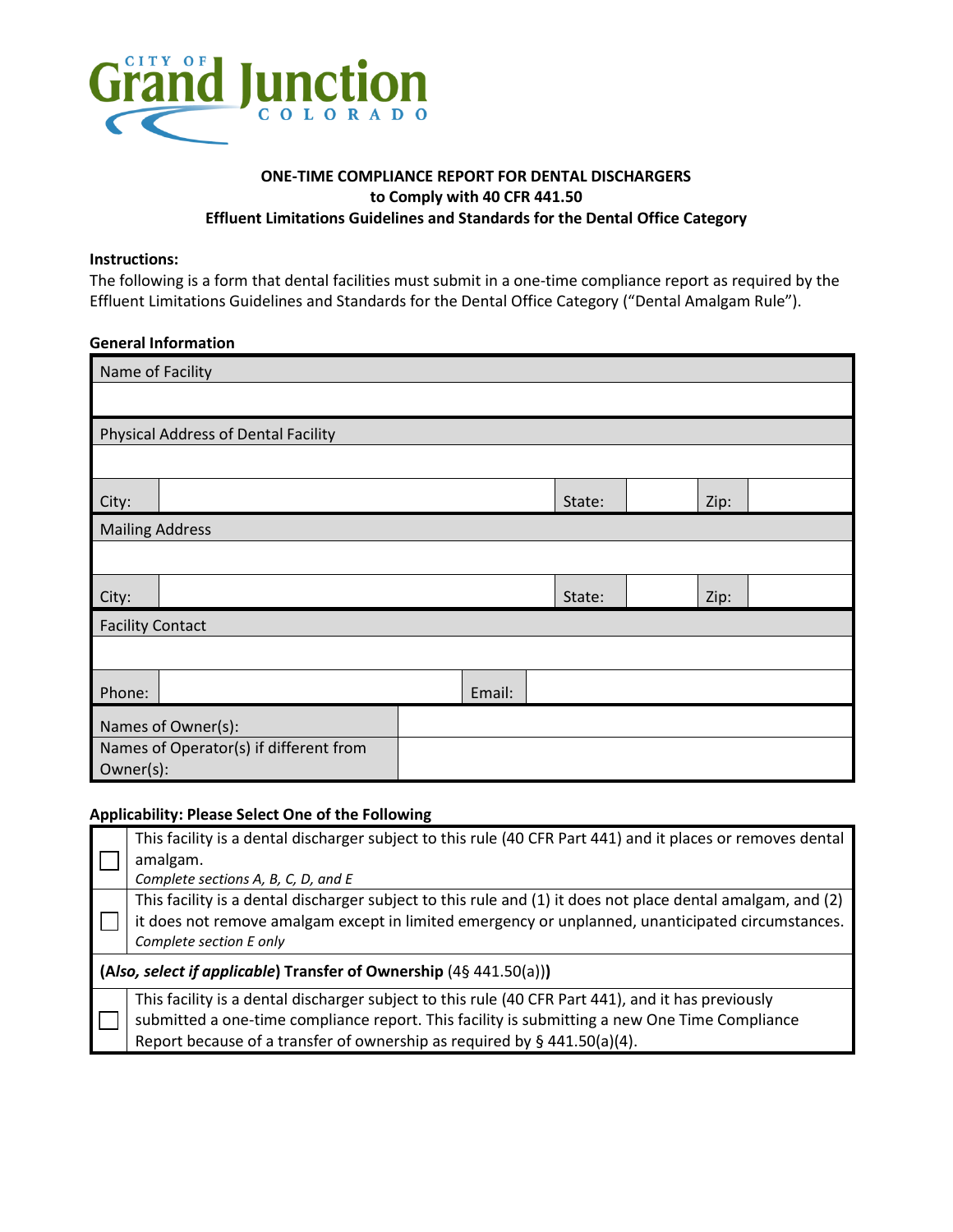#### **Section A Description of Facility**

| Total number of chairs: |                                                                                       |  |  |  |  |  |
|-------------------------|---------------------------------------------------------------------------------------|--|--|--|--|--|
|                         | Total number of chairs at which amalgam may be present in the resulting               |  |  |  |  |  |
|                         | wastewater (i.e., chairs where amalgam may be placed or removed):                     |  |  |  |  |  |
|                         | Description of any amalgam separator(s) or equivalent device(s) currently operated:   |  |  |  |  |  |
|                         |                                                                                       |  |  |  |  |  |
|                         |                                                                                       |  |  |  |  |  |
|                         |                                                                                       |  |  |  |  |  |
|                         |                                                                                       |  |  |  |  |  |
|                         |                                                                                       |  |  |  |  |  |
|                         |                                                                                       |  |  |  |  |  |
| <b>YES</b><br>NO<br>0   | The facility discharged amalgam process wastewater prior to July 14th, 2017 under any |  |  |  |  |  |
| ownership.              |                                                                                       |  |  |  |  |  |

## **Section B**

# **Description of Amalgam Separator or Equivalent Device**

|                                                                                                        | The dental facility has installed one or more ISO 11143 (or ANSI/ADA 108-2009) compliant<br>amalgam separators (or equivalent devices) that captures all amalgam containing waste at |                                                                                            |                |                                           | Chairs: |
|--------------------------------------------------------------------------------------------------------|--------------------------------------------------------------------------------------------------------------------------------------------------------------------------------------|--------------------------------------------------------------------------------------------|----------------|-------------------------------------------|---------|
| the following number of chairs at which amalgam placement or removal may occur:                        |                                                                                                                                                                                      |                                                                                            |                |                                           |         |
|                                                                                                        | The dental facility installed prior to June 14, 2017 one or more existing amalgam separators                                                                                         |                                                                                            |                |                                           | Chairs: |
|                                                                                                        | that do not meet the requirements of $\S$ 441.30(a)(1)(i) and (ii) at the following number of<br>chairs at which amalgam placement or removal may occur:                             |                                                                                            |                |                                           |         |
|                                                                                                        |                                                                                                                                                                                      | I understand that such separators must be replaced with one or more amalgam separators (or |                |                                           |         |
| equivalent devices) that meet the requirements of § 441.30(a)(1) or § 441.30(a)(2), after their useful |                                                                                                                                                                                      |                                                                                            |                |                                           |         |
|                                                                                                        | life has ended, and no later than June 14, 2027, whichever is sooner.                                                                                                                |                                                                                            |                |                                           |         |
|                                                                                                        | <b>Make</b>                                                                                                                                                                          | <b>Model</b>                                                                               |                | <b>Year of installation</b>               |         |
|                                                                                                        |                                                                                                                                                                                      |                                                                                            |                |                                           |         |
|                                                                                                        |                                                                                                                                                                                      |                                                                                            |                |                                           |         |
|                                                                                                        |                                                                                                                                                                                      |                                                                                            |                |                                           |         |
|                                                                                                        |                                                                                                                                                                                      |                                                                                            |                |                                           |         |
|                                                                                                        | My facility operates an equivalent device.                                                                                                                                           |                                                                                            |                |                                           |         |
|                                                                                                        |                                                                                                                                                                                      |                                                                                            |                | Average removal                           |         |
|                                                                                                        |                                                                                                                                                                                      |                                                                                            |                | efficiency of                             |         |
|                                                                                                        |                                                                                                                                                                                      |                                                                                            | <b>Year of</b> | equivalent device,<br>as determined per § |         |
| <b>Make</b>                                                                                            |                                                                                                                                                                                      | <b>Model</b>                                                                               | installation   | 441.30(a)(2)i-iii.                        |         |
|                                                                                                        |                                                                                                                                                                                      |                                                                                            |                |                                           |         |
|                                                                                                        |                                                                                                                                                                                      |                                                                                            |                |                                           |         |
|                                                                                                        |                                                                                                                                                                                      |                                                                                            |                |                                           |         |
|                                                                                                        |                                                                                                                                                                                      |                                                                                            |                |                                           |         |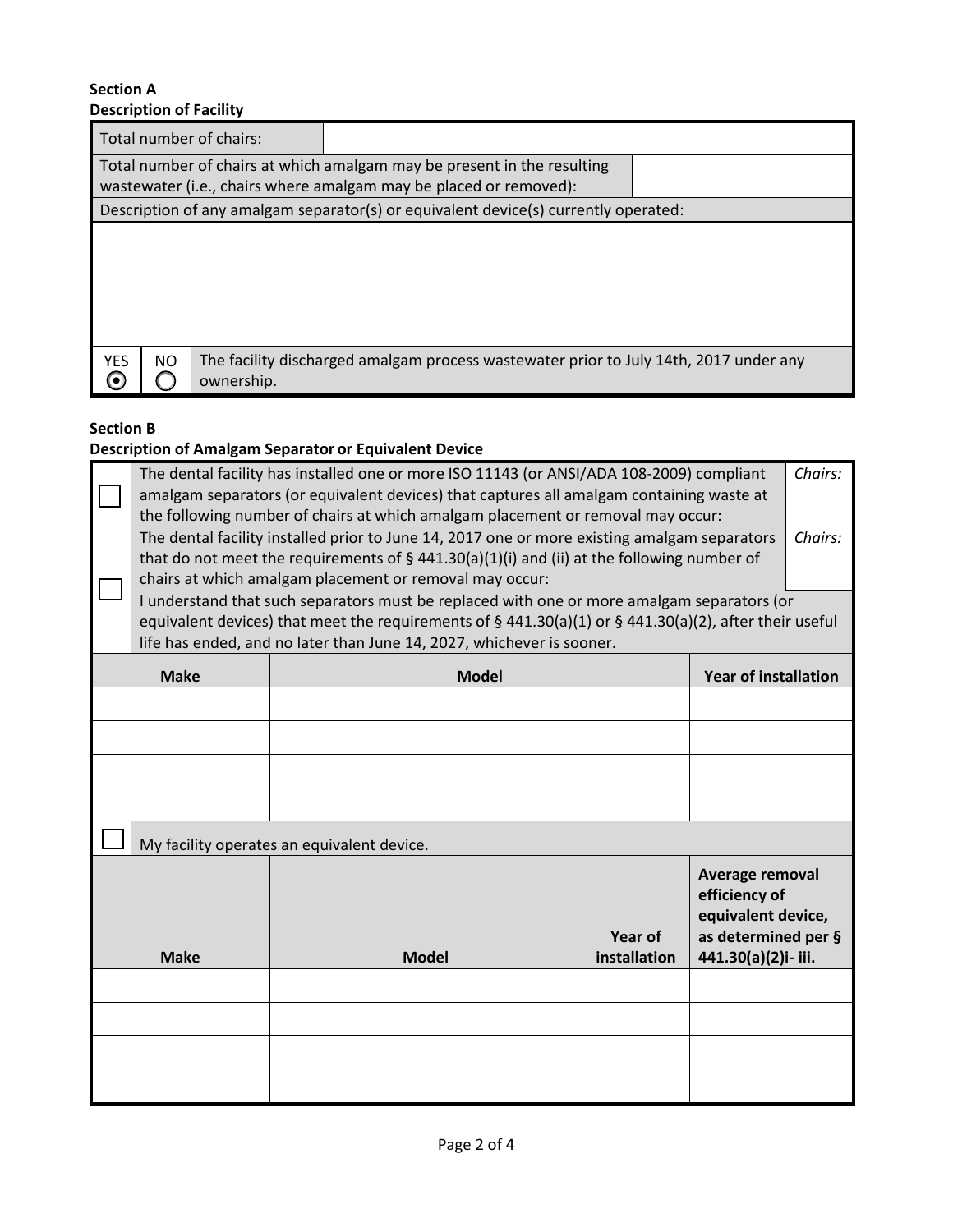### **Section C Design, Operation and Maintenance of Amalgam Separator/Equivalent Device**

|                                                                                                                                                            | <b>YES</b> | I certify that the amalgam separator (or equivalent device) is designed and will be<br>operated and maintained to meet the requirements in § 441.30 or § 441.40. |  |  |
|------------------------------------------------------------------------------------------------------------------------------------------------------------|------------|------------------------------------------------------------------------------------------------------------------------------------------------------------------|--|--|
| A third-party service provider is under contract with this facility to ensure proper operation and<br>maintenance in accordance with § 441.30 or § 441.40. |            |                                                                                                                                                                  |  |  |
|                                                                                                                                                            | <b>YES</b> | Name of third-party service<br>provider (e.g. Company<br>Name) that maintains the<br>amalgam separator or<br>equivalent device (if<br>applicable):               |  |  |
|                                                                                                                                                            | <b>NO</b>  | If none, provide a description of the practices employed by the facility to ensure<br>proper operation and maintenance in accordance with § 441.30 or § 441.40.  |  |  |
| Describe practices:                                                                                                                                        |            |                                                                                                                                                                  |  |  |

# **Section D**

# **Best Management Practices (BMP) Certifications**

| The above named dental discharger is implementing the following BMPs as specified in § 441.30(b) or<br>§ 441.40 and will continue to do so. |                                                                                                                                                                                                                                                                                                                                                                  |  |  |
|---------------------------------------------------------------------------------------------------------------------------------------------|------------------------------------------------------------------------------------------------------------------------------------------------------------------------------------------------------------------------------------------------------------------------------------------------------------------------------------------------------------------|--|--|
| $\bullet$                                                                                                                                   | Waste amalgam including, but not limited to, dental amalgam from chair-side traps, screens,<br>vacuum pump filters, dental tools, cuspidors, or collection devices, must not be discharged to a<br>publicly owned treatment works (e.g., municipal sewage system).<br>Dental unit water lines, chair-side traps, and vacuum lines that discharge amalgam process |  |  |
|                                                                                                                                             | wastewater to a publicly owned treatment works (e.g., municipal sewage system) must not be                                                                                                                                                                                                                                                                       |  |  |

wastewater to a publicly owned treatment works (e.g., municipal sewage system) must not be cleaned with oxidizing or acidic cleaners, including but not limited to bleach, chlorine, iodine and peroxide that have a pH lower than 6 or greater than 8 (i.e. cleaners that may increase the dissolution of mercury).